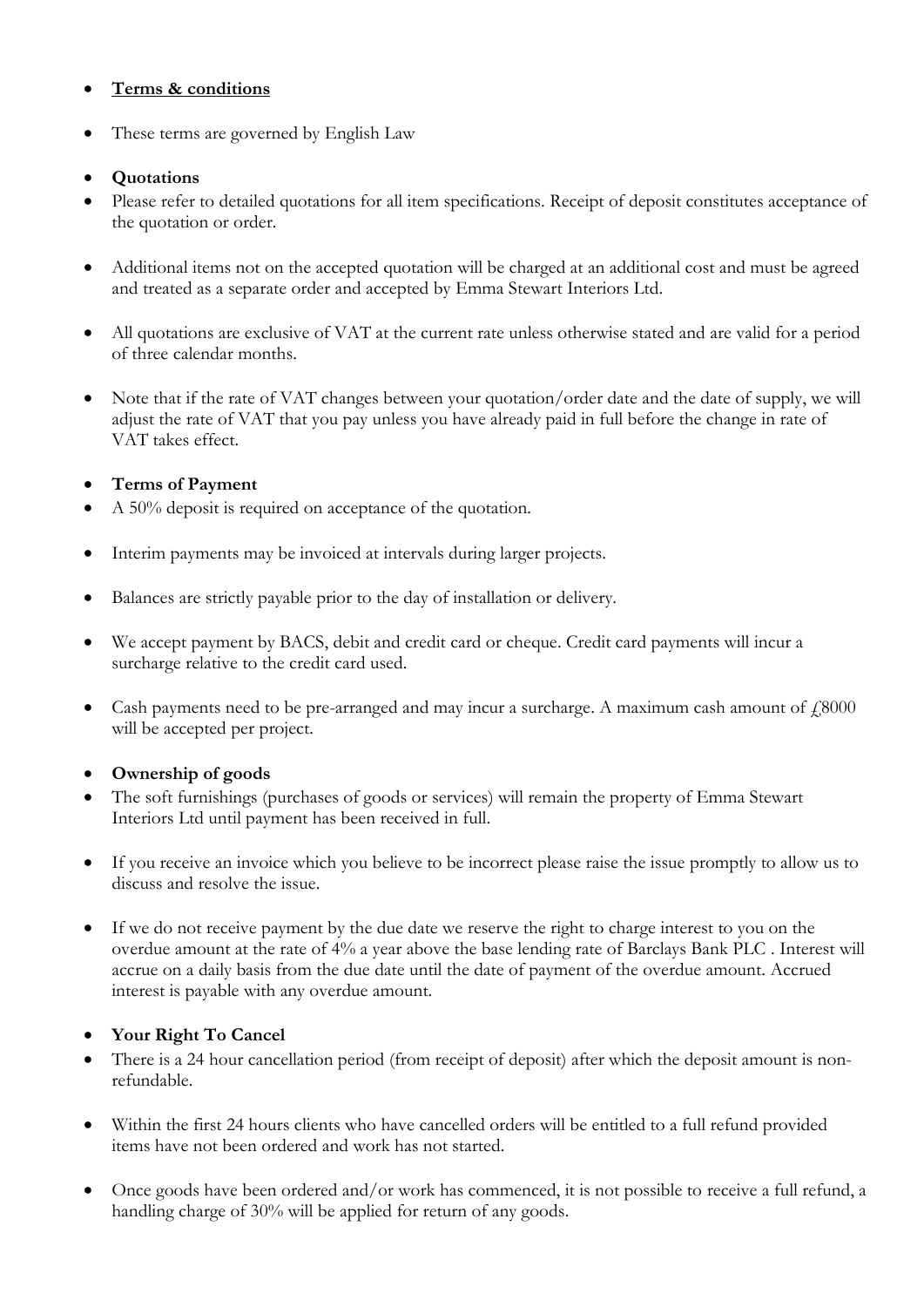Items that are bespoke (personalised or custom-made for you) are non-returnable and non-refundable.

## **Lead times**

- We always endeavour to meet client's deadlines but standard lead times average 6-10 weeks depending on complexity of order and time of year.
- The lead time commences when all three of the following points are fulfilled, not solely on receipt of a deposit:
- Receipt of  $50\%$  or requested deposit amount
- All items being in stock and available or on receipt of client's own fabric
- Access to site to enable us to take full accurate measurements from installed windows with window cills, rendered walls and fully fitted carpet or flooring.

## **Storage of goods:**

- If we are unable to install ordered items once they have been made storage will be chargeable at  $f<sub>100.00</sub>$ per day (Plus VAT) and/or further delivery costs will be incurred.
- Items that have been made but cannot be installed will remain the property of Emma Stewart Interiors Ltd but will be your responsibility.
- All items including fabric, trimming and objects sent directly to us remain the direct responsibility and property of the sender and any faults or issues found after the date of delivery to us will be your responsibility.
- Fabrics, trimmings and objects sent to us directly will be stored correctly but may not be covered by our insurance. Please ensure that suitable insurance is in place for Items that you are sending to us.

## **Fitting and site visits:**

- If we are installing products or providing other services in your property, we will make good any damage to your property caused by us while doing so. However, we are not responsible for the repair of (or the cost of repairing) any pre-existing faults or damage to your property that we discover while providing the services.
- The services of individual fitters are arranged by Emma Stewart Interiors Ltd but Emma Stewart Interiors Ltd is not being responsible for the fitters work or any damage they cause.
- Rooms in which we are installing must have access to water and electricity and must be clean and free from building materials and dust. If the site does not meet these standards we reserve the right to refuse to fit the items and a day rate of  $\text{\textsterling}350.00$  is chargeable.
- Clients must inform Emma Stewart Interiors Ltd of any electrics, pipes, alarm cables, steels etc. hidden in walls or recesses that may prevent the successful fitting of hardware. Emma Stewart Interiors Ltd is not responsible for any problems that may arise through not having access to this information.
- If it is not possible to install the order due to unsuitable or unsound walls the balance of the order may still be charged. It is the customers' responsibility to ensure that their walls/recesses are sound and strong and prepared prior to the fitter's arrival. If the order cannot be fulfilled due to structural issues the balance of the order is still payable and will be settled the same day.
- Please ensure parking is available near the entrance to the property on site for deliveries, installations and site visits.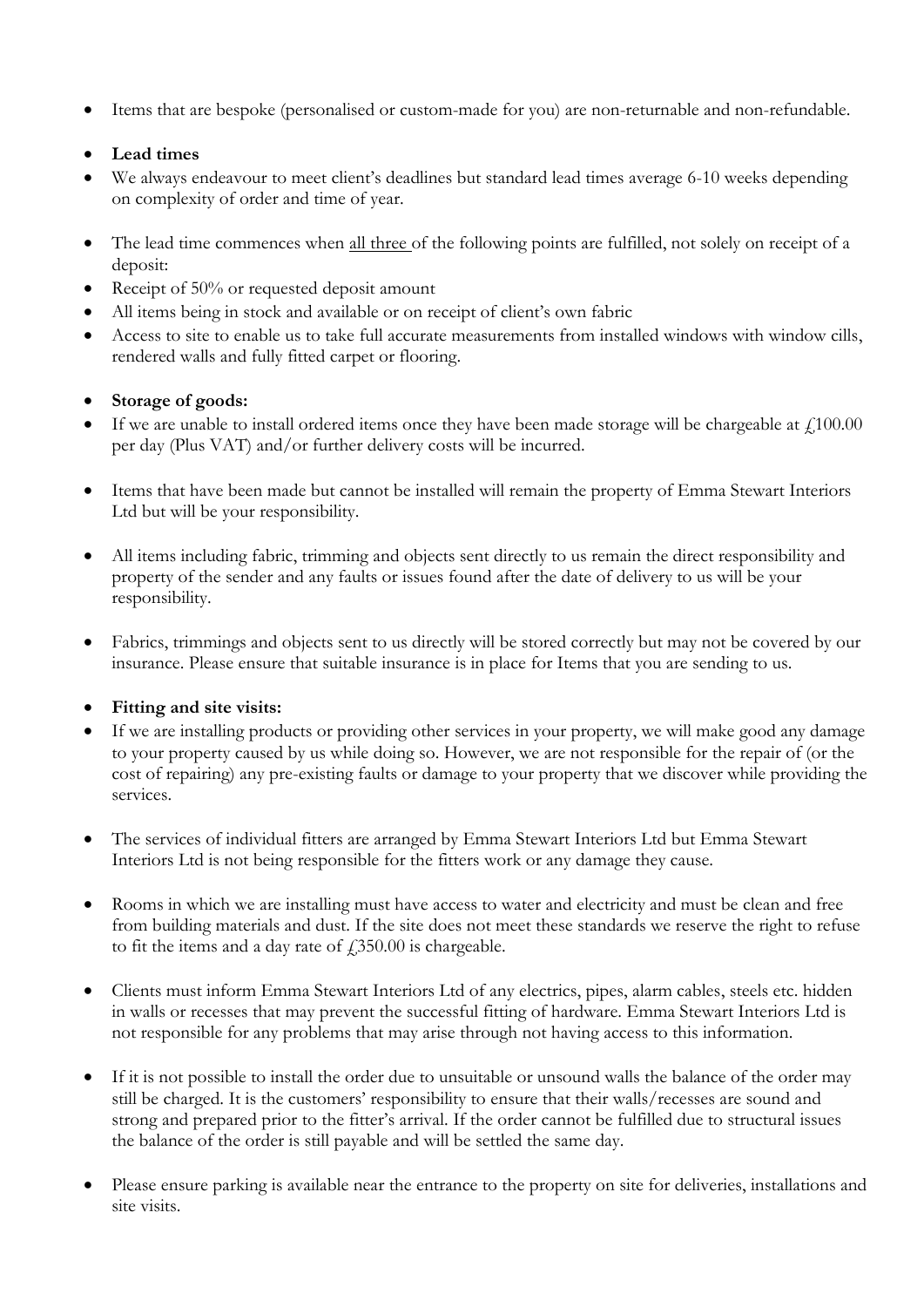- Parking permits must be supplied if necessary. Parking penalty charges are to be paid for if permits are not provided.
- If you fail to allow us access to your property at a pre-arranged time we reserve the right to charge for the visit per attendee.

#### **Force majeure**

 We are not responsible for delays outside our control. If delivery or fitting of products is delayed by an event outside our control then we will contact you to let you know and will take steps to minimise the effect of the delay.

#### **Inspection of installed products:**

 It is the client's responsibility to inspect goods at the time of supply and inform us of any issues within 24 hours of installation.

#### **Fabric supplied by us and Fabrics supplied by you the client.**

- Every effort is made to ensure that fabric is a close representation to the fabric swatches in the pattern books. However if a true and accurate match is essential, we strongly recommend that a 'stock cutting' is requested at the time of order.
- Fabrics can react in different ways during the making process of making soft furnishings meaning that the item is not as expected. This is not the responsibility of Emma Stewart Interiors Ltd.
- All fabrics behave in a different manner depending on their composition, Embroideries will cause tension on the base cloth ergo creasing and puckering that cannot be remedied and fabrics of different compositions will also react differently which includes unavoidable creasing and bagging – this is not the responsibility of Emma Stewart Interiors Ltd.
- Due to variations in atmospheric conditions such as humidity and temperature, there may be a possibility of shrinkage or relaxation of curtains and bespoke items once fitted. As such conditions are beyond the control of Emma Stewart Interiors Ltd, we are unable to accept any responsibility for the movement of curtains and blinds once installed. However, we do ensure that adequate hems will have been allowed during the making of your curtains to allow for alterations, should this be required. The cost of these alterations remains the responsibility of the customer.
- A sample of fabric and trimmings are required before your order can be accepted and we reserve the right to refuse to work with your choice of fabric if we do not think it will give a good result.
- Please inform us of any orders that are being sent directly to us along with cuttings and a reference as we cannot be held responsible for fabrics sent to us without prior advice or those lost in transit.
- Inspection of your fabric by us prior to making is charged at  $f25 + VAT$  per fabric and it is not guaranteed that all faults will be noticed prior to making. We will not check fabrics sent to us without prior notification and payment of the fee.
- Occasionally an unexpected flaw or aspect of a fabric can only been seen once the items have been made. We cannot be held responsible for this.
- All fabric companies have a level of tolerance with regard to what is a fault and what is a characteristic of the fabric which means we are unable to return a fabric as faulty. This is not the responsibility of Emma Stewart Interiors Ltd.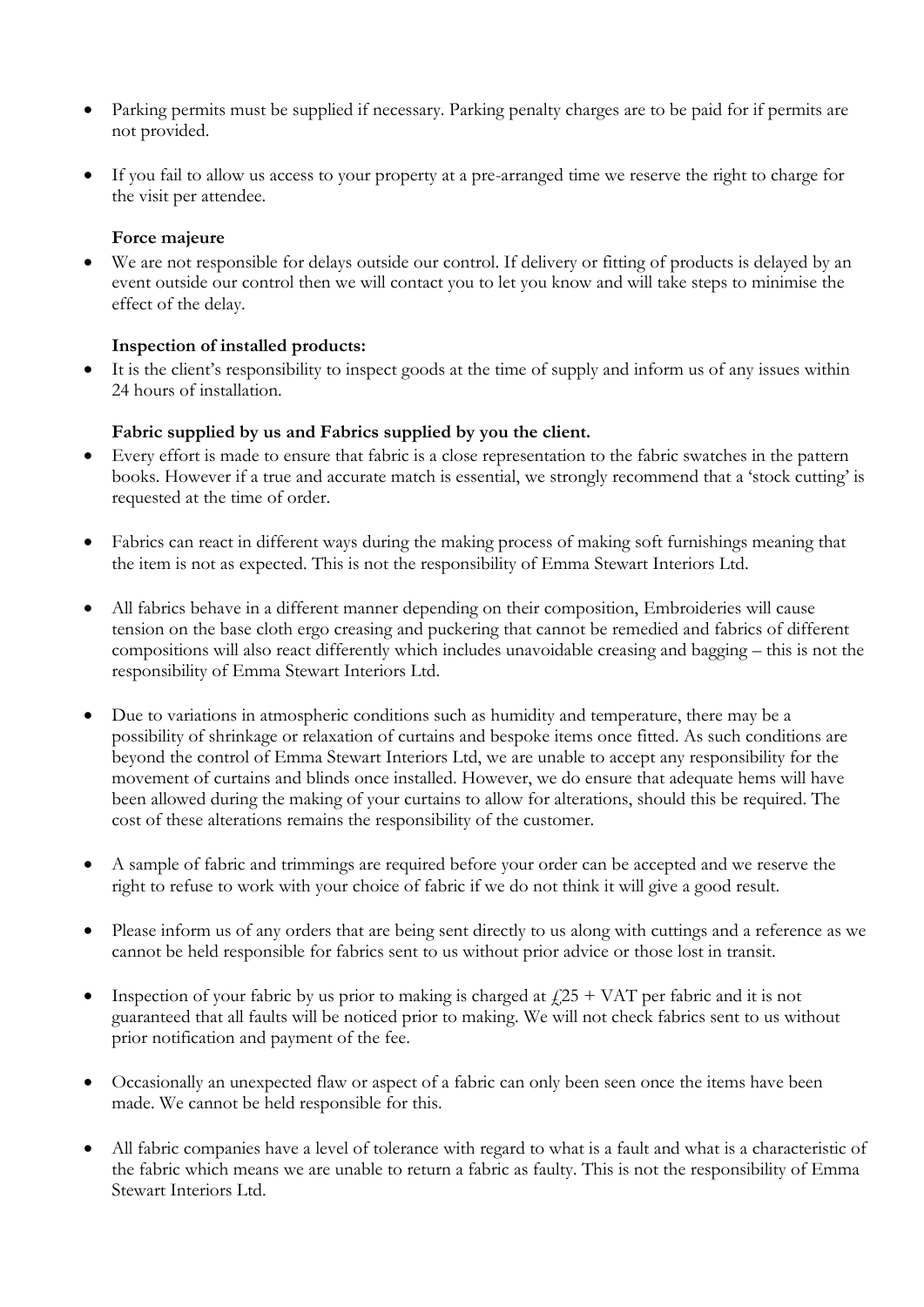- Fabrics supplied to us to be used for upholstery purposes must comply with the British Standard fire regulation pertaining to the order or the client must request the use of a suitable interliner. It is the client's responsibility to use fabrics in compliance with the law and supply appropriate instruction.
- All fabrics, lining and interlining are subject to damage of when exposed to UV light and can perish quickly. We recommend that a UV filter film is applied to your windows and doors. We are not responsible for the damage to fabrics and linings (however short a period of time) if conditions are such that fabrics will perish.

## **Linings**

- Standard linings of chalk coloured cotton sateen, ivory blackout lining and natural domette interlining will be used unless otherwise requested or stated.
- Use of client's own linings will be subject to a 10% surcharge.

## **Creasing**

- All fabrics will crease to some degree, most creases can be removed by hanging and leaving or ironing and/or the application of steam. Linen is particularly susceptible to creasing, this is a characteristic feature not a fault.
- Please note that during the making process creasing is unavoidable and it is not possible to remove all creasing.

## **Pattern placement**

- Please note that curtains are pattern matched from the bottom up and for blinds from the top down, if you require anything different from this please let us know prior to any work commencing - any changes as a result of failing to communicate your preferences will be charged at the standard rate of  $\ell$ 25 per hour.
- Any items that require more than one width of fabric will have joins and seams. Note, all pattern repeats vary, they can be mirrored image, side matched or half dropped across the width of the fabric. Every effort is made to ensure that the seams are pattern matched but this is not always possible.
- It is the client's responsibility to communicate or confirm any specific requirements in the way fabric is to be used ie side/direction/pattern/etc. Your order will be made up to this specification. We will not be held liable for any issues due to non or miscommunication of specific requirements but any necessary corrective work arising for these reasons will be charged at the standard rate of  $\ell$ 25 per hour.
- The design and pattern of a fabric cannot be guaranteed to work with the design or pleats of a product. Striped fabrics cannot line up with pleats or folds.
- Natural fabrics, embroidered fabrics and hand blocked patterns do not always have perfect alignment of the design straight across the width and we cannot guarantee pattern matching or that the fabric once made will behave/move/hang as expected, neither is the responsibility of Emma Stewart Interiors

## **For information**

- All roman blind head rails are fitted and supplied with child safety features in accordance with EN 13120 guidelines.
- Blackout lining will not guarantee a total black out of the room and light will show though essential stitching and at the sides and edges of the curtains or blinds. Only a cassette blackout blind will give 99% effective blackout of a room.